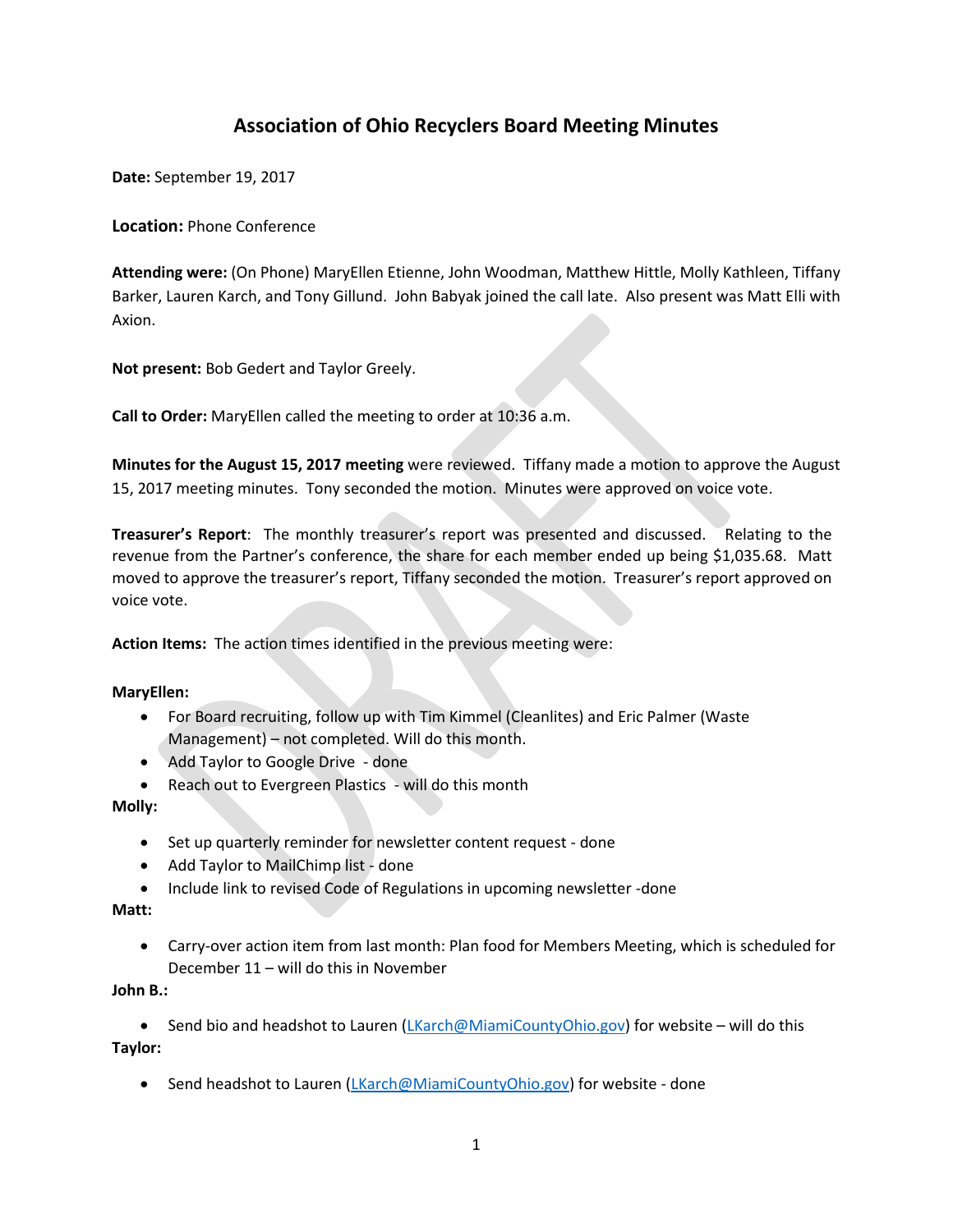## **Lauren:**

- Add Taylor and John to the Board of Directors tab after you have received bios/photos; Remove Beth Lozier and Catherine Walsh; Remove "Rumpke" from under Steve Johnson's name – will do
- On Governance tab, remove Beth Lozier from Finance Committee and Renee Navarre from Strategic Planning & Development Committee. I believe MaryEllen is the new chair – will do
- Add proposed schedule for 2017 Members Meetings on Events tab done

## **John W.:**

• Add Taylor Greely [\(Taylor.Greely@rumpke.com\)](mailto:Taylor.Greely@rumpke.com) to membership list - done

## **All Board Members:**

- Review revised Code of Regulations and send suggestions to Bob Gedert by September  $12^{th}$
- Review Strategic Plan. The Board is interested in revising before the end of the year.

## **Committee Chairs:**

Schedule committee calls as needed

Tony will take the action items for today's meeting.

## **Committee Updates**

Ad Hoc, Board Recruitment – Matt Elli was introduced. Matt is the Executive Vice President of Axion Structural Innovations, which is headquartered in Zanesville. He provided background information on the company, which uses postconsumer HDPE to make building products, such as railroad ties and construction mats. If interested in joining the board, Matt will send a biography to distribute to the board members.

Events/Conference Committee – for the 2019 Conference, all the other organizations are interested in doing a joint partner's conference again. Hamilton County/Cincinnati area is being looked at to host the conference.

The Annual Members Meeting was discussed as well as the remaining schedule for 2017 board meetings. Because of conflicts, it was decided to move the member's meeting to Monday, December 11<sup>th</sup>. Matt will check if the State Library has a meeting room on that date [action item]. Also, it was clarified that the October meeting will be at Montgomery County Environmental Services and the November meeting will be a conference call.

Communications and Programming – Content for the next newsletter was discussed. Probably topics to be covered were:

- Write up of new board member Taylor
- Recycling program updates (Recycle Bowl, America Recycles day)